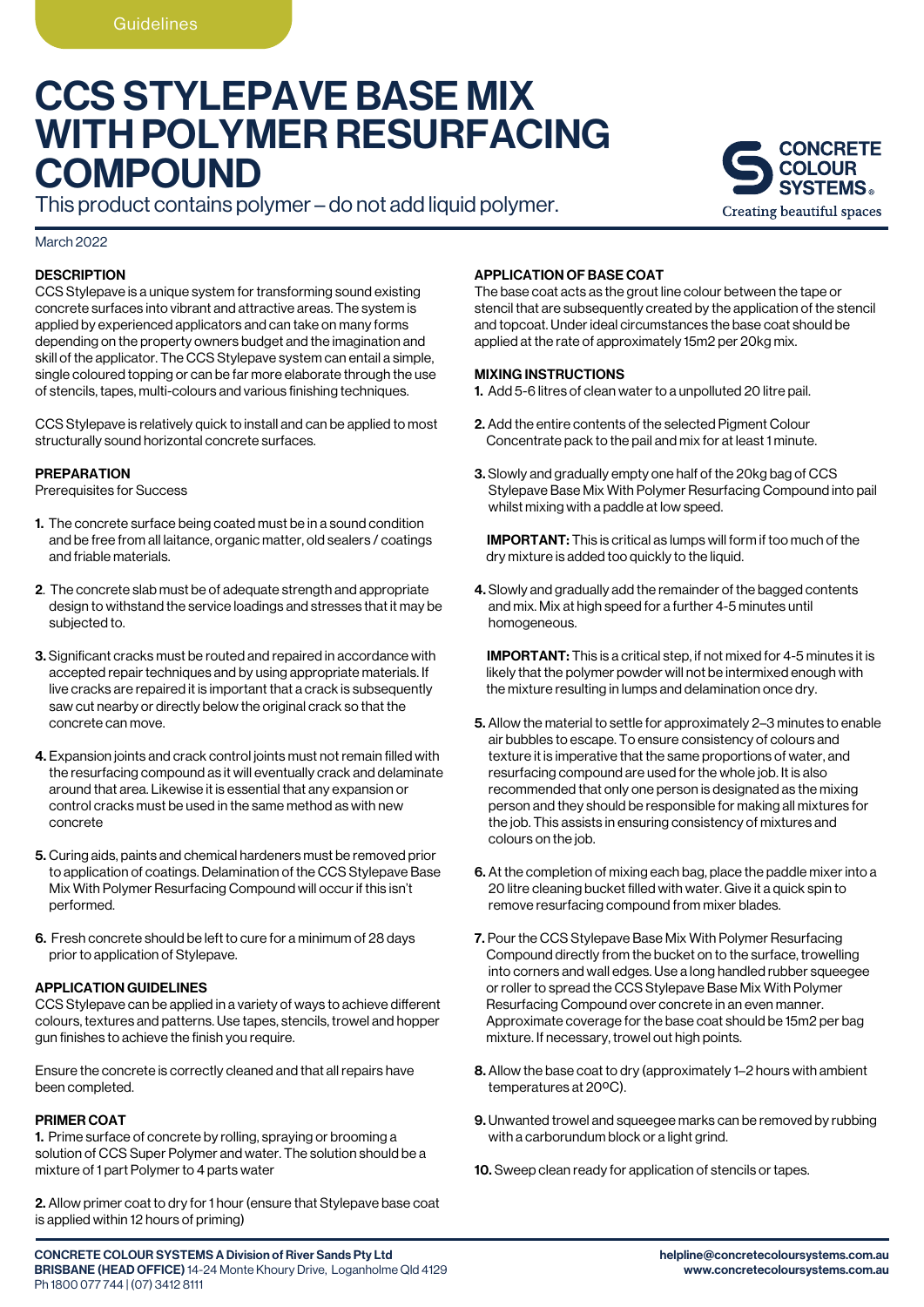# CCS STYLEPAVE BASE MIX WITH POLYMER RESURFACING **COMPOUND**

This product contains polymer – do not add liquid polymer.

#### March 2022

## HOT WEATHER TIP

It is very important to keep the CCS Stylepave Base Mix with Polymer Resurfacing Compound out of direct sun on hot days.

If these products are allowed to become warm the applicator will find that the effective pot life will decrease while it becomes more likely for the CCS Stylepave Base Mix With Polymer Resurfacing Compound to become lumpy. If hot conditions do exist on the job it may be worth considering using ice water in mixes.

## COLD WEATHER TIP

Do not apply CCS Stylepave Base Mix With Polymer Resurfacing Compound when ambient and concrete temperature is less than  $10^{\circ}$ C.

## REMOVAL OF TAPE/STENCIL

- 1. Allow the CCS Stylepave Base Mix With Polymer Resurfacing Compound to dry for 1–3 hours depending on temperature and conditions.
- 2. Remove the tape or stencil by snapping it out lifting up directly and quickly, in order to create a grout line with a clean edge. If the edge breaks away in an uneven line the material is likely to be too thick or not sufficiently dry. Cease removal until the topping has sufficient time to dry.
- 3. Wear appropriate footwear (or socks) to avoid scuffing the surface. Remove colour chips that fall down from stencil onto the surface with an air blower within a few minutes of removing the stencils or tapes. If this isn't done it is likely that these chips will be glued to the surface when someone inadvertently walks on them.

#### CLEAN UP

Clean trowels, squeegee and hopper gun immediately after use with clean water and a scrubbing brush. The hopper gun should be cleaned with water after application of each 20kg bag. Oil and grease the hopper gun ready for the next\ application. Clean brooms and short nap rollers with CCS Solvent.

#### SEALING

It is very important that a coat of sealer be applied to the surface before any moisture is allowed to affect the Resurfacing System (this coat of sealer must be applied the same day the CCS Stylepave finish is applied).

Use 2 coats of CCS Hardseal CCS Hi-Build Enduro or CCS Hi-Build Enduro Matt to seal the resurfaced finish. On warm days the first coat can be applied as early as two hours after final application. This is totally dependent on the Resurfacing Compound being dry prior to applying sealer.

The second coat of CCS Hardseal or CCS Hi-Build Enduro or CCS Hi-Build Enduro Matt should be applied after 24 hours of the first coat, however ensure the surface is free of all moisture and dust prior to application.

## USER RESPONSIBILITY-PRODUCT SELECTION AND COMPATIBILITY

CCS warrant that their manufactured product is free from defects as well as being suitable for the purpose for which it is intended as long as it has been used and applied in accordance with the most current Technical Data Sheet from CCS.

In practice, differences in materials, substrates and actual site conditions require an assessment of product suitability for the intended purpose.

The user is responsible for checking the suitability of products for their intended purpose.

Further, combinations of products that form a total system are often required to service particular applications. Due to the multitude of products available to service an application, only products from the CCS system of products must be used in combination with this product to ensure it will be suitable for the purpose for which it is intended.

The product must also not be mixed or used in combination with any other product which is not a product supplied by CCS

## For further information consult the Safety Data Sheet and read the product label carefully before use.

#### Safety Data Sheets are available from www.concretecoloursystems.com.au or by calling 1800 077 744.

Please note: This is a quide only and not a quarantee of chemical resistance. Please contact our office for further information on individual application requirements.